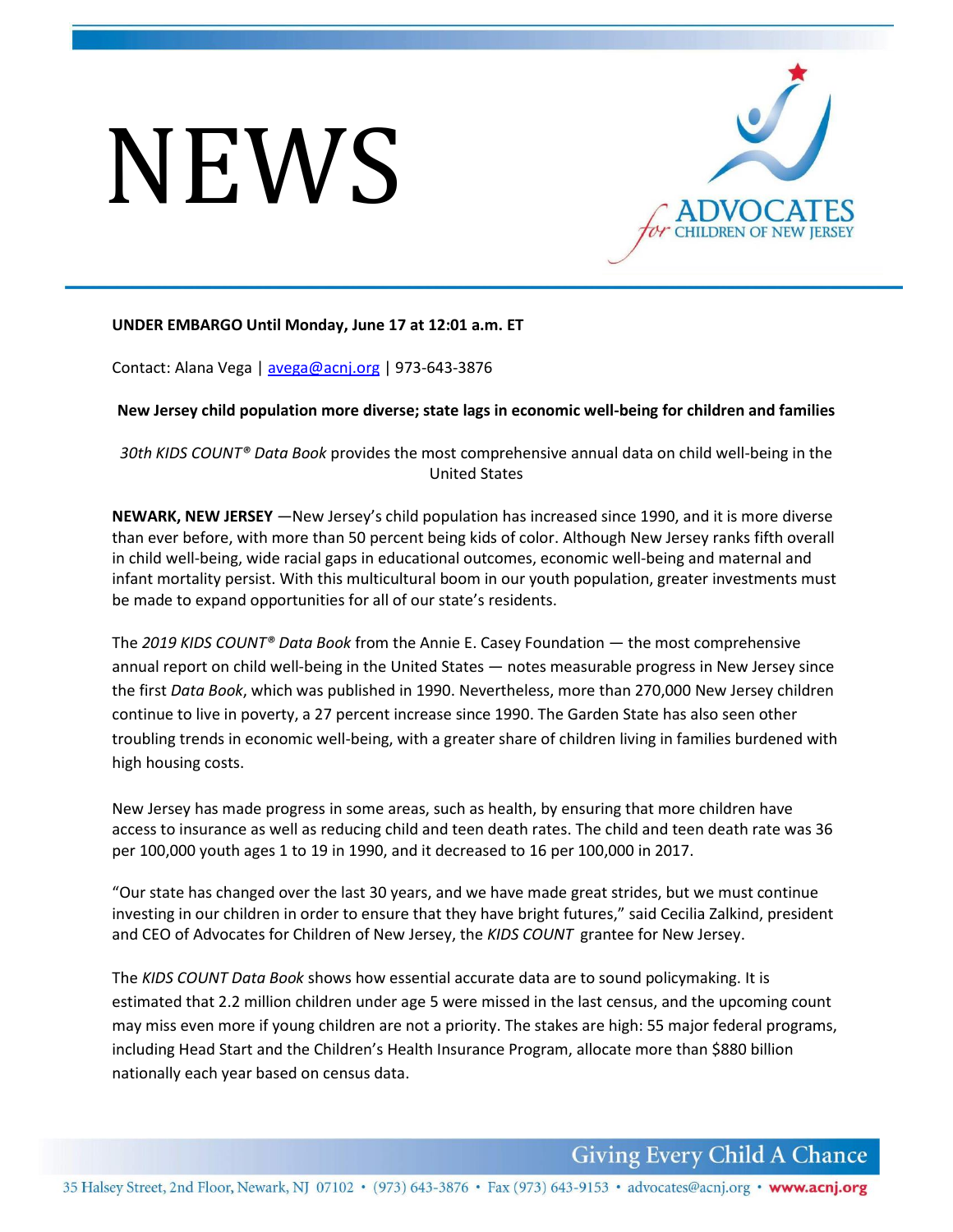The annual *KIDS COUNT Data Book* from the Annie E. Casey Foundation uses 16 indicators to rank each state across four domains  $-$  health, education, economic well-being and family and community  $-$  as an assessment of child well-being. New Jersey ranks:

- *28th in economic well-being.* Although New Jersey saw its lowest rank in this area as compared to the national average, there was some improvement seen since 2010. Fewer children lived in families where a parent lacked full-time, year-round employment, decreasing by 11 percent since 2010.
- *Second in education.* New Jersey has remained near the top of this category for the last several years, with more than 60 percent of young children attending preschool and 90 percent of high school students graduating on time.
- *13th in the family and community domain.* Fewer children live in families led by a parent without a high school education, and teen birth rates continue to decline. Yet, a higher percentage of children live in areas of concentrated poverty, where they may face heightened risks such as higher rates of crime and unemployment.
- *Third in health.* New Jersey ranks near the middle of the pack for its percentage of low-birth weight babies. More investments are needed to support healthy starts for our state's expectant mothers and infants.

"America's children are one-quarter of our population and 100 percent of our future," said Casey Foundation President and CEO Lisa Hamilton. "All of the 74 million kids in our increasingly diverse country have unlimited potential, and we have the data, knowledge and evidence to create the policies that will help them realize it."

The Casey Foundation points to areas of tremendous improvement in children's lives — including access to health care, decreased rates of teen childbearing and increased rates of high school graduation and draws a direct line to policies that support this success. Especially as the child population is expanding, there are steps that policymakers should take to help all children thrive. The Casey Foundation calls on elected officials and representatives to do the following:

- *Expand the programs that make and keep kids healthy.* New Jersey expanded access to Medicaid and saw uninsured rates decrease. Regardless of children's immigration status, states should expand access to Medicaid like New Jersey has.
- Provide the tools proven to help families lift themselves up economically. Federal and state earned income tax credits (EITC) and child tax credit programs mean working parents can use more of their take-home pay to meet their children's needs.
- *Address ethnic and racial inequities.* The national averages of child well-being can mask the reality that black and brown children still face a greater number of obstacles.
- *Count all kids.* Ensure the 2020 census counts all children, including those under 5 years old and from hard-to-count areas.

The *2019 KIDS COUNT Data Book* is the 30th edition of an annual data study that is based on U.S. Census and other publicly available data, representing all 50 states, the District of Columbia and Puerto Rico.

**Giving Every Child A Chance**